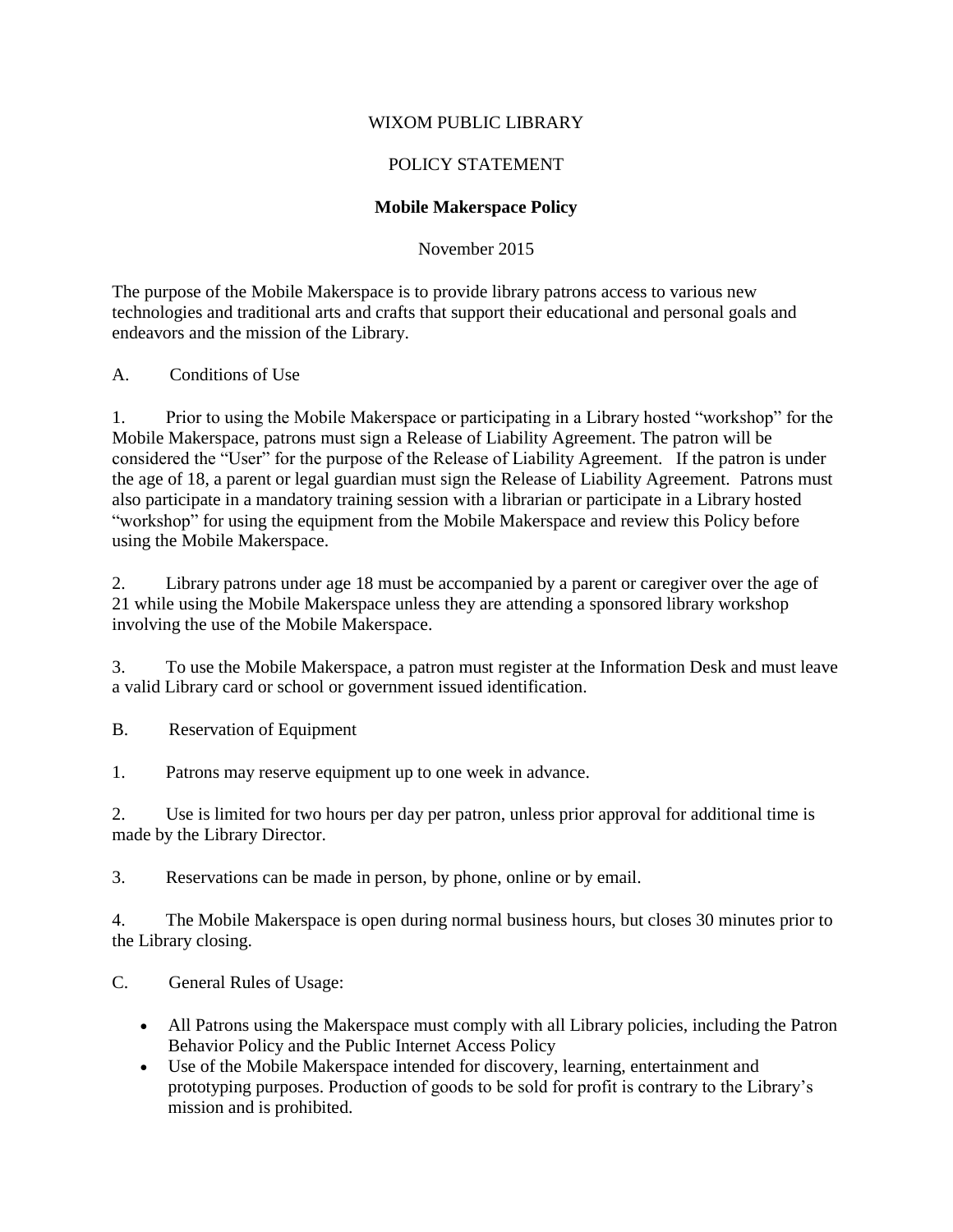- The Patron will follow all equipment safety procedures as documented in the training session, workshop and/or detailed in the owner's manuals. Owner's manuals will be available for review by the Patron.
- The Patron agrees that the Library is not responsible for any manufacturing defects in the quality of workmanship or materials inherent in any of the tools or equipment.
- The Patron agrees that if any tool or piece of equipment becomes unsafe or in a state of disrepair, he/she will immediately discontinue use of the tool and notify Library staff.
- The patron must report any accident/incident that occurs to a Library staff member, at the time of the accident/incident.
- Items used in the Makerspace are to be returned in the same condition as they were issued, barring normal wear and tear. The Patron agrees to pay for the loss or damage to any items and further agrees to accept the Library staff's assessment of fair restitution for damage, dirtiness, delinquency and/or loss of items in part or total.
- The Patron agrees to take precautions to avoid causing unnecessary mess. The Patron agrees to clean up his/her workspace following use.
- The Patron agrees to inform a library staff member in the event that they are unable to return a work surface, tool or equipment to its original state.
- The Patron acknowledges that the Library is only able to provide consumable materials on a limited basis. The Patron agrees to avoid wasting consumable supplies and materials.
- Patrons will follow all applicable intellectual property laws, including all copyright laws.
- The Library does not accept responsibility if a project is destroyed, does not print correctly or does not work.
- The Library will not offer refunds for supplies used.
- The Library does not accept responsibility if a patron's personal equipment (VHS, DVD) is damaged or destroyed while using the tools.
- Library staff reserves the right to halt, delete, or disallow the creation of items that violate Wixom Public Library policy.
- Only library computers may be connected to library machines, i.e., the 3D printer, silhouette machine, etc.
- Projects must be approved prior to the use of the 3D printer. The 3D printer will be run by library staff.
- Food and drinks are prohibited when using the Makerspace.
- Patrons must save their work on an external memory source external hard drive, CD, DVD, or flash drive (A limited number of CDs, DVDs, and flash drives are available at the Information Desk).
- All equipment available in the Makerspace must stay within the Library.
- It is the responsibility of the patron to delete and/or remove any files (digital or print) from the Library equipment in the Makerspace. The Library is not responsible for equipment or files (digital or print) left behind by customers.
- Library staff will provide very limited assistance in using the equipment and software or transporting of supplies, equipment, or furniture to and from the Makerspace.
- While the Library makes every effort to oversee the use of the equipment, usage of the equipment is not under the direction or control of the Library. The Library is not responsible for any object created with the use of the equipment, including any harm or injury incurred as a result of any usage of the equipment.
- The Library Director or his or her designee may refuse a patron's request to use the equipment at any item if, in his or her judgement, the patron has not abided by this policy. The patron may appeal this may decision within 10 business days to the Library Board.